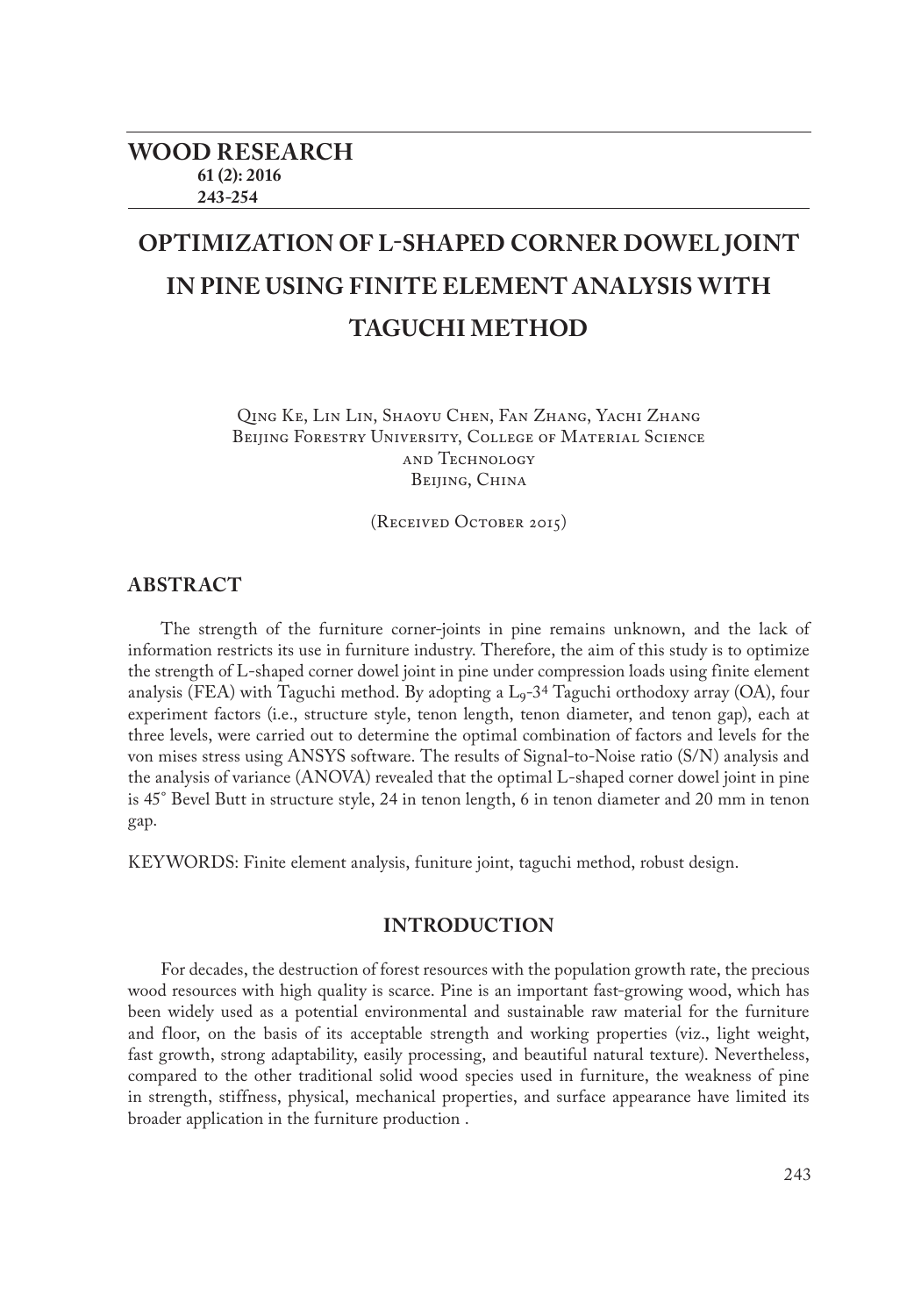In order to solve the various defects of pine and to increase its application scope, pine wood is commonly modified by chemical, physical, and biological methods to improve its properties including improvements in dimensional stability against moisture and bio-deterioration, mechanical property, and weathering resistance (Hill and Callum 2011). The properties mentioned above are sufficient to evaluate the performance quality of furniture structure. In furniture construction technology, the weakest points against heavy weights are indicated as the corner-joints of the furniture. (Yerlikaya 2012). Therefore, to strengthen furniture corner joint in pine have a great deal of importance. The L-shaped corner-joint is one of the most important furniture structure type manufactured and used nowadays for connecting leg, transom, and handrail. There is an important joint style usually used in a L-shaped corner-joint which is called butt joint with dowels. A dowel is a solid cylindrical rod usually made of wood. The dowel joint is employed in numerous, diverse applications in furniture structure including structural reinforcements in cabinet making and for furniture shelf supports. The dowel joint is divided into two parts: A hole which is bored in both objects and a dowel pin which is inserted into the aligned holes. At present, there are no reporting applications of L-shaped dowel furniture corner joint for pine.

Several studies of L-shaped furniture corner-joint made of hard wood or wood-based panel have been carried out by means of experiments and numerical simulation such as ANSYS finite element analysis. The L-shaped corner joints were examined for their diagonal tension and compression (Tankut and Tankut 2009; 2010). It was reported that the diagonal tensile strength of L-shaped corner-joint is greater than their diagonal compressive strength. Atar et al. (2009) investigated the tensile and compressive performances of corner-joints constructed with solid wood biscuits for case furniture. Best performance was achieved with melamine-coated fiberboards and the use of Desmodur Vinil Trie Ketonol Acetate (DVTKA) adhesive. Studies made on Dowel-welded L-shaped (Segovia et al. 2010) joints showed that only in mortise and tenon L-shaped joints, there is a considerable difference between tension and compression test results on the same L-joint, with such joints yielding higher strength in compression than in tension. Tankut and Tankut (2005) found that rectangular end mortise and tenons are about 15 % stronger than both round end mortise and tenons, and rectangular end tenons fitting into round end mortise joints. Meanwhile, joint geometry has a significant effect on the strength of those particular joints. Oktaee et al. (2014) reported that the optimum results of simple and haunched mortise and tenon furniture joints under tension and compression loads were obtained with joints constructed with 10 thick tenons that were 37.5 wide by 30 mm long. Tenon length was found to have the greatest effect on joint capacity, whereas tenon width was found to have a much smaller effect. Dalvand et al. (2014) investigated the bending moment resistance under diagonal compression load of corner doweled joints with plywood members. Experimental results indicated that the bending moment resistance under diagonal compressive load was increased by increasing the dowel's depth of penetration. Joints made with dowels of beech had higher resistance than dowels of hornbeam.

Finite element method is widely used in biomechanics and bioengineering to determine the stresses and strains in complicated mechanical systems (Dar et al. 2002). Meanwhile, finite element analysis (FEA) was proven to be helpful by identifying areas that are prone to weakness and failure. Some researchers have demonstrated that finite element analysis is a good technique for analyzing funiture construction (Eckelman and Rabiej 1984; Cai and Wang 1993; Smardzewski 1998; Colakoglu and Apay 2012).

In reference to the reviewed literature, most studies on L-shaped furniture corner- joint by using Finite Element method have focused on the enhancement of strength and stiffness by making the components and parts as large as possible. Although the investigation of these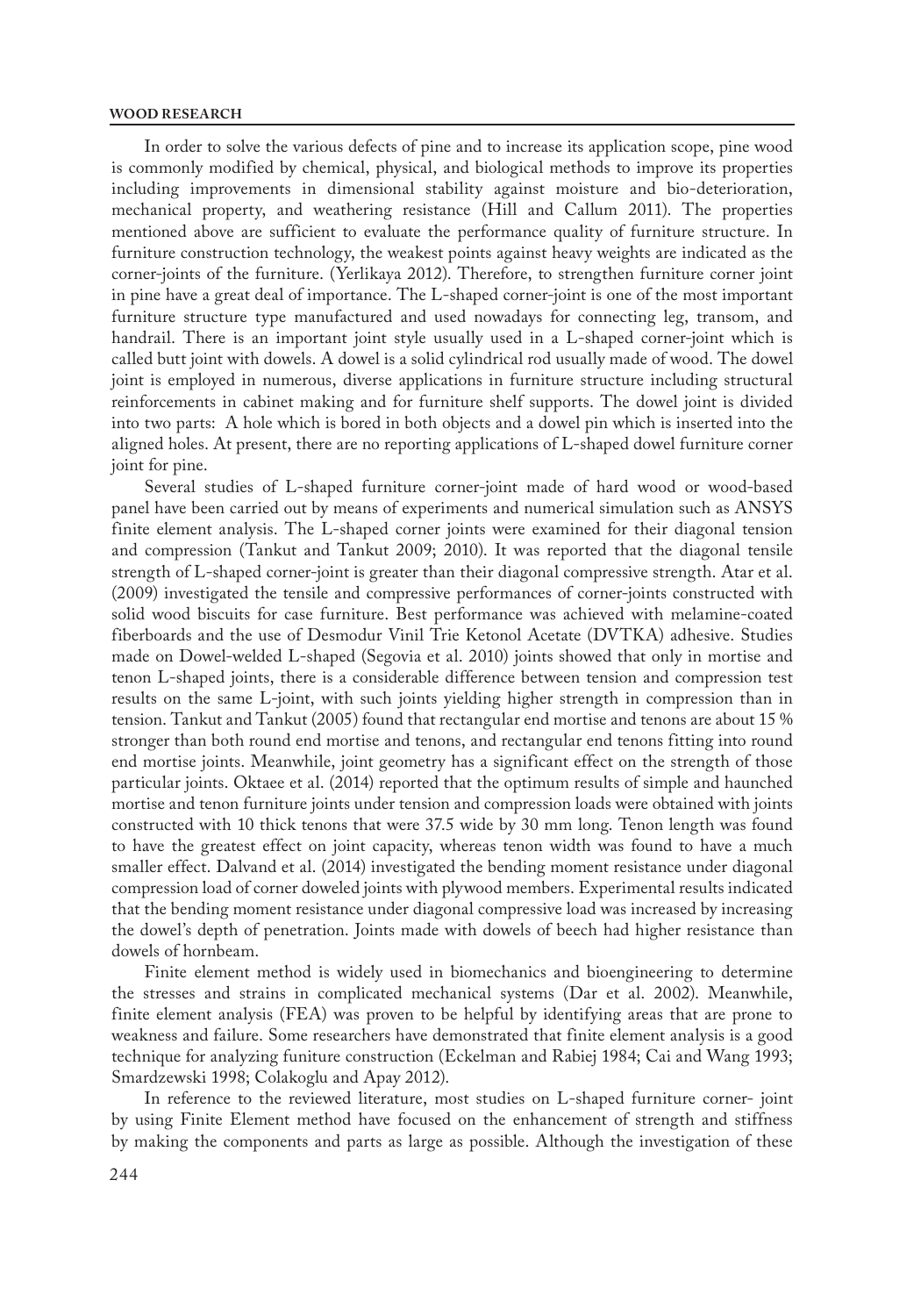optimal methods have improved configuration properties, it has led to an increase in the cost of materials and variance of structure performance characteristics. Therefore, it is of critical significance to efficiently control all the design factors during the manufacturing of furniture corner-joint by an appropriate optimization method such as Taguchi method.

Taguchi method was developed by Taguchi and Konishi (Taguchi and Konishi 1987) and has been widely used in engineering to optimize the performance characteristics within a combination of design parameters, and in the design of quality systems. It has been proven as a simple and effective solution for experimental design (Taguchi and Konishi 1987; Taguchi 1990; Ross 1996). In Taguchi method, a special design of an orthogonal array (OA) with a minimum set of test data was used which would also reduce the time and cost. Taguchi method usually utilizes loss function to measure the performance characteristic deviation from the target value. The loss function is further transformed into the Signal-to-Noise ratio (S/N) to determine the quality of characteristics which is insensitive to the noise factors. In the Signal-to-Noise ratio, the combination of the factor level with the higher S/N ratio indicates the better performance characteristic. The design project consistent with the highest S/N ratio always yields optimal quality characteristics with minimum variance. In the Taguchi method, S/N ratio can be categorized in to three types: The lower the better, the higher the better and the nominal the better (Gu et al. 2014; Wu and Wu 2000). The S/N ratio with the lower the better characteristic can be expressed as:

$$
S/N = -10lg \left( \frac{1}{n} \sum_{i=1}^{n} y_i^2 \right) \tag{1}
$$

The S/N ratio with the higher the better characteristic can be expressed as:

$$
S/N = -10 \lg \left( \frac{1}{n} \sum_{i=1}^{n} \frac{1}{y_i^2} \right) \tag{2}
$$

The S/N ratio with the nominal the better characteristic can be expressed as:

$$
S/N = -10lg\left(\frac{1}{ns}\sum_{i=1}^{n} y_i^2\right)
$$
\n(3)

where:  $y_i$  - the i-th experiment at the test,

*n* - the total number of trials in the test,

*s* - the standard deviation of.

In this study , the goal of finite element analysis using ANSYS software is to optimize the level of design factors to obtain the lowest von mises stress in the weakest point of L-shaped corner dowel joint. The lower the von mises stress is, the safer the L-shaped corner-joint is. Therefore, the S/N ratio for von mises stress with the lower the better characteristic Eq. 3 was chosen to obtain optimal design parameter and factor of L-shaped corner dowel joint in pine. Furthermore, analysis of variance (ANOVA) was performed to identify the significant contribution of each design factors to the variability in performance of the product (Gijo and Scaria 2010). Through ANOVA, the most significant design factor effecting the structure strength will be optimized in the robust design. Finally, a confirmation test can be conducted to verify the optimal design factors obtained from the parameter design. If the S/N ratio obtained in the optimal set is similar to the predicted values with the experimental results, additive model used in  $L<sub>9</sub>$  (3<sup>4</sup>) Taguchi OA is assumed to be the actual approximation model. On the contrary, if the predicted optimal conditions and the actual experimental conditions are quite different, it is indicated that the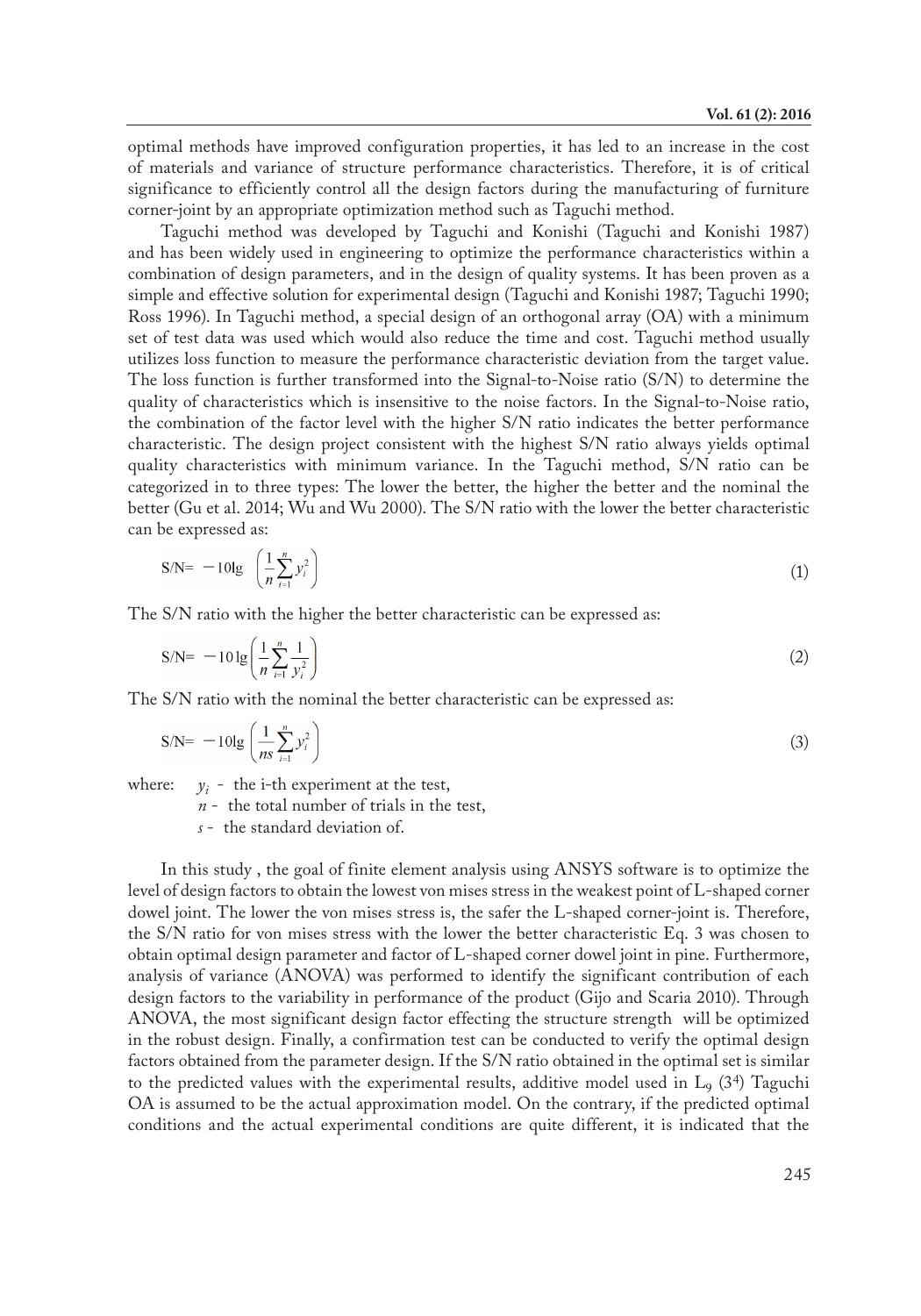additive model is not assumed to be the actual approximation model. In addition, the design factor, selected performance characteristic and Taguchi OA are also inappropriate.

The aim of this study was to investigate the effect of structure design factors on the von mises stress of L-shaped corner dowel joint in pine by using finite element analysis and Taguchi method which can optimize the factor combination of furniture structure to reduce the cost and make in pine furniture structure be more stronger and robust to external disturbance factors.

# **MATERIALS AND METHODS**

The pine samples used in this study was obtained from Beijing, China. Its moisture content was approximately 10 % and density was 0.55 g.cm-3. The physical and mechanical properties tests were carried out in accordance with GB/T 15777-1995 and GB/T 1928-2009 in Technical Institute of Physics and Chemistry, CAS. Some physical and mechanical properties of pine utilized for method using Finite Element Analysis (FEA) were tested and are shown in Tab. 1. Test equipment: SANS CMT5000 MTS series microcomputer control electronic universal testing machine ; CryoLab system at temperature (4.2 K - 200 K).

| Density<br>$(g.cm^{-3})$ | Moisture   Bending  <br>content<br>(%) | strength<br>(MPa) | Modulus of rigidity<br>(MPa) |          |          | Modulus of elasticity<br>(MPa) |       |             | Poisson's ratio       |            |            |
|--------------------------|----------------------------------------|-------------------|------------------------------|----------|----------|--------------------------------|-------|-------------|-----------------------|------------|------------|
|                          | MC                                     | <b>MOR</b>        | $G_{LR}$                     | $G_{LT}$ | $G_{RT}$ | $E_L$                          | $E_R$ | $E_T$       | $\mu_{LR}$ $\mu_{LT}$ |            | $\mu_{RT}$ |
| 0.55                     | $10\%$                                 | 83                | 1172                         | 676      | 66       | 16300                          | 573   | 1100   0.42 |                       | $\pm 0.51$ | 0.68       |

*Tab. 1: Physical and mechanical properties of pine used in FEM.*

\*L, R and T are the longitudinal, radial and tangential directions of wood.

In this study, three types of numerical models in 40×40×300 mm (radial × tangential × longitudinal) and  $40 \times 40 \times 260$  mm (radial  $\times$  tangential  $\times$  longitudinal) dimensions of L-shaped corner wooden dowel pins-joint were constructed with three different joint styles (90° Post on the Rail, 90° Post under the Rail, 45° Bevel Butt) in the PROE 5.0 software (Beijing, Shuohe Technology Co., Ltd.) as shown in Fig. 1a). Each test sample consists of two elements: Post and rail. In the experiments, pine wood dowels were used to connect two part of L-shaped corner. In order to simplify the analysis time, the joint is simplified to be interference fit joint without gule. For the joints without glue, hole diameter is nearly equal to tenon diameter and hole depth is approximately equal to half of the tenon length. Dowels were drilled to the center of section of post and rail in Fig. 1b) and the tenon gap is the distance between the axes of two dowels.

The simulation analysis of L-shaped corner wooden dowel pins joint in pine was carried out using ANSYS 10.0 software (China, Aonesoft company). According to the previous articles, the Finite Element model was built by ANSYS Solid Brick 8 node 185 element and meshed in triangle element size with 8 mm in width. To analyze the von mises stress of the corner-joint, the material properties in Tab. 1 were defined in preprocessor element type to simulate the orthotropic characteristic of wood in three perpendicular directions. For the post part of pine, the longitudinal axis is parallel to the Y-axis direction ; the radial axis R is parallel to the Z-axis direction; and the tangential axis T is perpendicular t Y-axis direction and Z-axis direction. While, for the rail part, the longitudinal axis is parallel to the X-axis direction ; the radial axis R is parallel to the Z-axis ; and the tangential axis T is parallel to the Y-axis. During the experiments, the external load value on the corner-joint was determined by furniture mechanics performance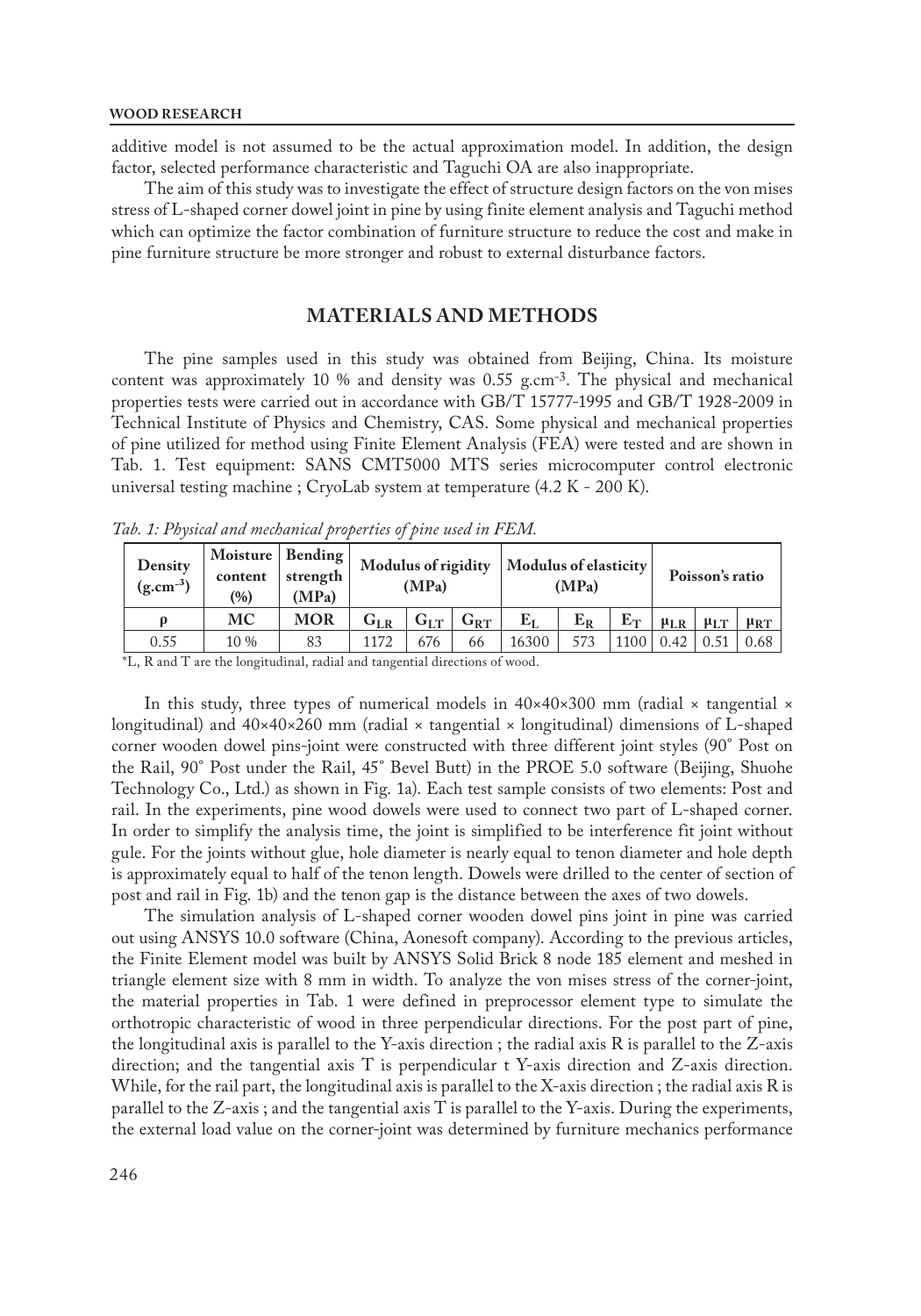test of the China national standard (GB/T 10357.2-2013), the actual usage and ergonomic factors. The degree of freedom UX, UY, and UZ at the bottom of post was totally constrained. The vertical static load (1500 N) along the Y axis direction was applied to the end of middle node in the rail as shown in Fig. 1c).



*Fig. 1: Numerical models: a) Size sketch of pine L-shaped corner wooden dowel pins with three different structure styles; b) Size sketch of tenon diameter and tenon gap; c) Size sketch of load and constraint.*

An analysis of the selected design factors, such as the values of the von mises stress allowed the level of deviation to be calculated to identify which changing factors were significant for the experiment. With four factors, each with three levels, the full experimental design requires 3<sup>4</sup> = 81 possible combinations of tests. Carrying out such a large number of experiments for all the combinations is not reasonable. The Taguchi method makes use of an orthogonal array (OA) to examine the quality properties by reducing the number of experiments. In this study, structure style, tenon length, tenon diameter, and tenon gap were selected as four controllable design factors.



*Fig. 2: Analysis of the finite element software: a) Von mises stress of pine L-shaped corner dowel joint (No. 5); b) Von mises stress of pine L-shaped corner dowel joint (No. 4); c) Initial condition of von mises stress; d) Optimal condition of von mises stress.*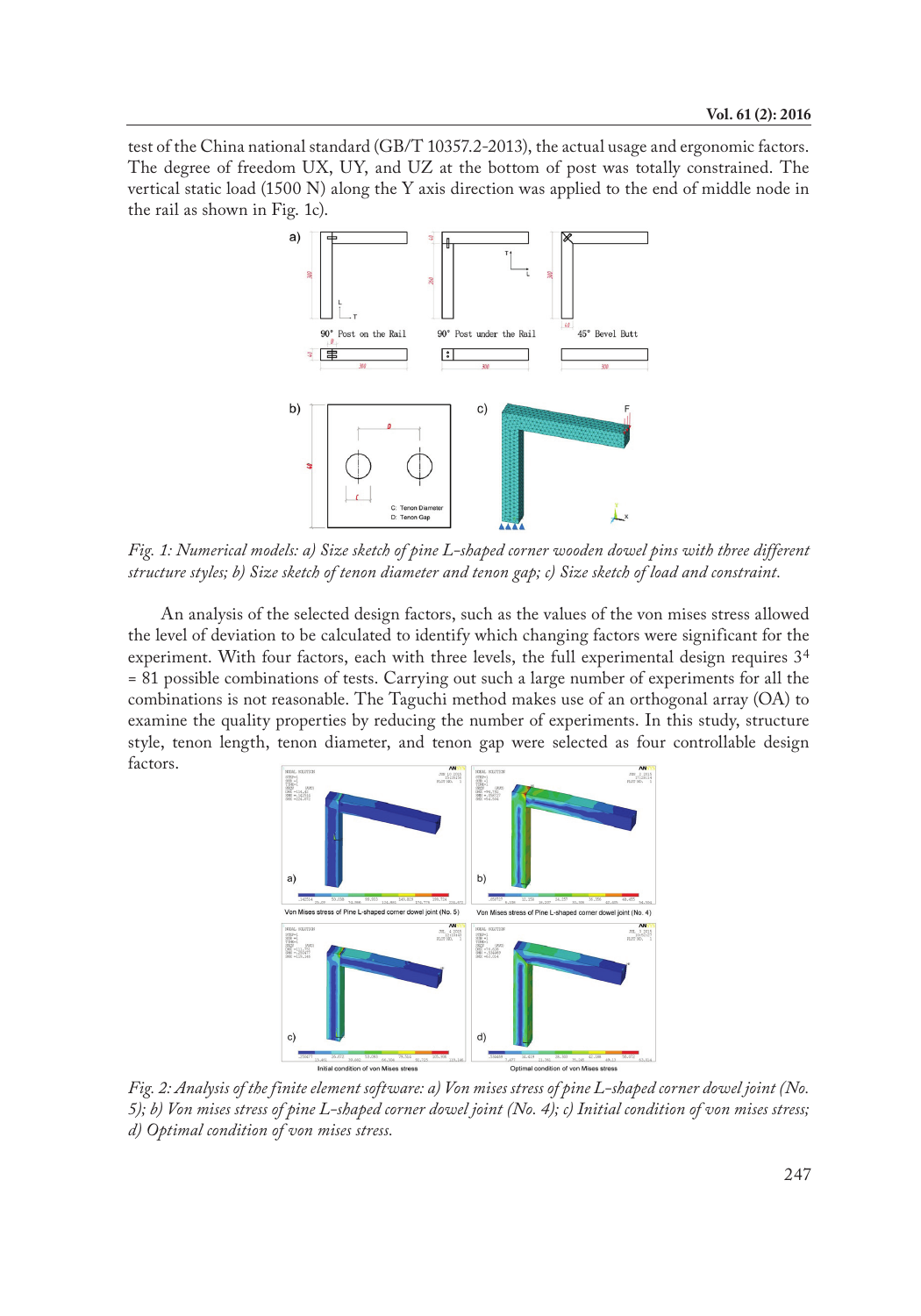| Factor / Level                         | Level1          | Level 2                | Level 3         |  |
|----------------------------------------|-----------------|------------------------|-----------------|--|
| Structure Style<br>90°Post on the Rail |                 | 90°Post under the Rail | 45°Bevel Butt   |  |
| Tenon Length                           | $24 \text{ mm}$ | $32 \text{ mm}$        | $40 \text{ mm}$ |  |
| Tenon Diameter                         | $6 \text{ mm}$  | $8 \text{ mm}$         | $10 \text{ mm}$ |  |
| Tenon Gap                              | $10 \text{ mm}$ | $15 \text{ mm}$        | $20 \text{ mm}$ |  |

*Tab. 2: Factors and values at different levels.*

*Tab. 3: L9 (34) orthogonal array utilized in the experiment.*

| <b>Factors</b><br>$/T$ rial No. | (A)                              | (B)   | (C)   | (D)   | <b>Von Mises</b><br>stress (MPa) | S/N<br>(dB) |
|---------------------------------|----------------------------------|-------|-------|-------|----------------------------------|-------------|
|                                 | 24(1)<br>90°Post on the Rail (1) |       | 6(1)  | 10(1) | 110.88                           | $-40.90$    |
| $\overline{c}$                  | 90°Post on the Rail (1)          | 32(2) | 8(2)  | 15(2) | 164.175                          | $-44.31$    |
| 3                               | 90°Post on the Rail (1)          | 40(3) | 10(3) | 20(3) | 89.591                           | $-39.05$    |
| $\overline{4}$                  | 90°Post under the Rail (2)       | 24(1) | 8(2)  | 20(3) | 54.504                           | $-34.73$    |
| 5                               | 90°Post under the Rail (2)       | 32(2) | 10(3) | 10(1) | 224.672                          | $-47.03$    |
| 6                               | 90°Post under the Rail (2)       | 40(3) | 6(1)  | 15(2) | 112.624                          | $-41.03$    |
| 7                               | 45°Bevel Butt (3)                | 24(1) | 10(3) | 15(2) | 63.916                           | $-36.11$    |
| 8                               | 45°Bevel Butt (3)                | 32(2) | 6(1)  | 20(3) | 62.146                           | $-35.87$    |
| 9                               | 45°Bevel Butt (3)                | 40(3) | 8(2)  | 10(1) | 194.416                          | $-45.77$    |

These factors each at three levels were considered for the present study as shown in Tab. 2. Hence  $L<sub>9</sub>$  (3<sup>4</sup>) Taguchi OA, as shown in Tab. 3 was chosen to study the four structural design factors of L-shaped corner wooden dowel pins joint in pine.

# **RESULTS AND DISCUSSION**

## **Analysis of the finite element software**

According to the ANSYS software analytical results, there are significant different effects of different design factors on the von Mises stress, which is shown in Tab. 3, Fig. 2a) shows that the highest von mises stress (224.672 MPa) of L-shaped corner dowel joint in pine was obtained in No. 5 trial, while the lowest (54.504 MPa) was acquired in No. 4 trial as shown in Fig. 2b). The maximum von mises stress in joints No. 5 trial was approximately 312 % higher than joints in No. 4 trial which was much above the value of bending strength of pine. For the joint in No. 5 trial, maximum von mises stress values occurred in the joint of the horizontal rail and vertical post. While, for the joint in No. 4 trial, maximum Von mises stress values was obtained in the parts of the tenon. In addition, von mises stress in No. 4 trial has much more gradually varied distribution than it in No. 5 trial.

## **Analysis of the S/N ratio**

In this study, the results of the robustness for von mises stress obtained from finite element analysis for each trial were statistically analyzed by utiliziing Signal-to-Noise ratio (S/N) equations based on the lower the better characteristic shown in Eq. (1). The S/N ratio for von mises stress of structure style, tenon length, tenon diameter, and tenon gap for each nine trials are summarized in Tab. 3.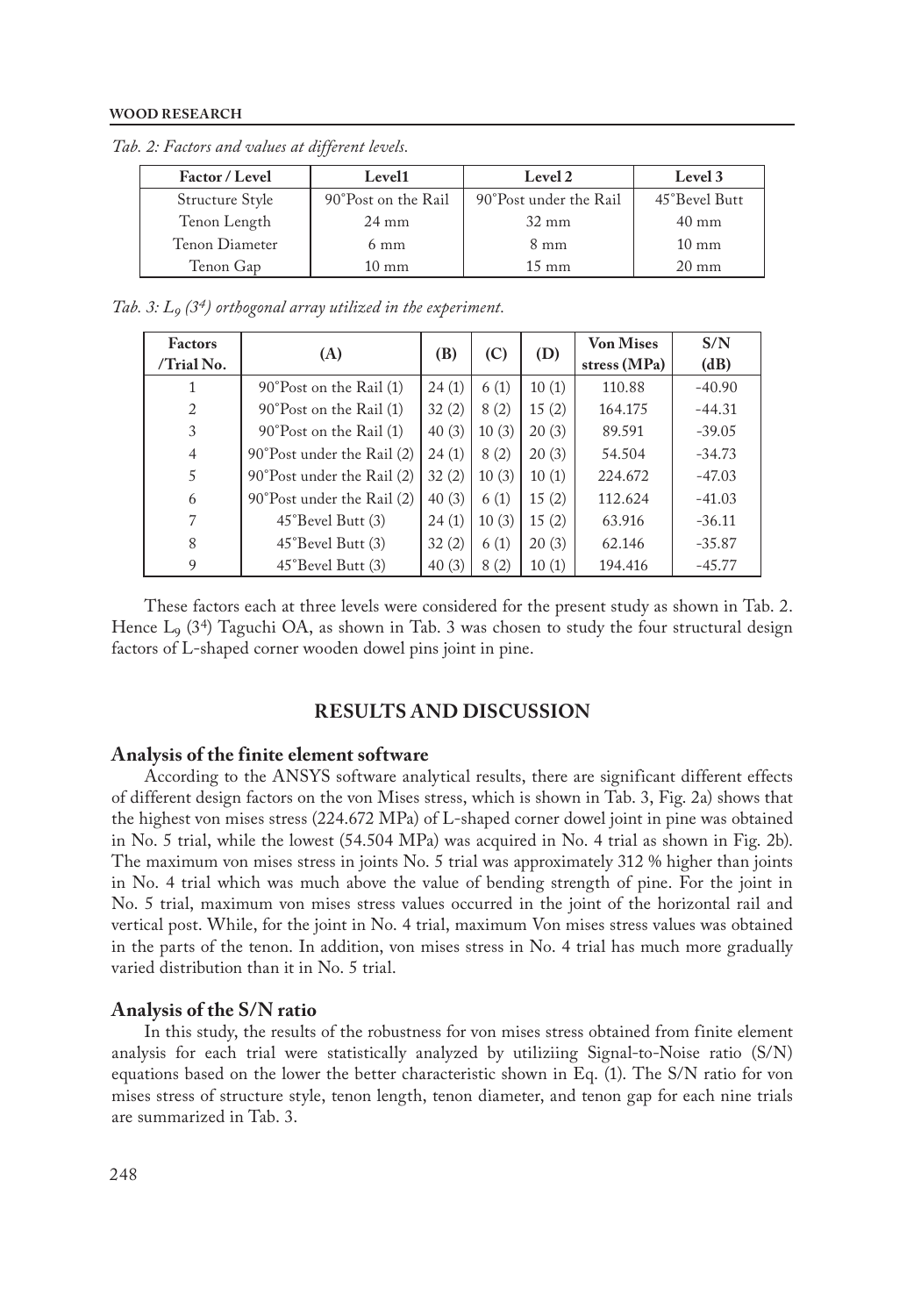As shown in Tab. 3, the largest S/N ratio is about -34.73 dB in the No. 4 trial, while the lowest S/N ratio is nearly -47.03 dB in the No. 5 trial. The mean S/N ratio of 9 trials is about -40.53 dB.

Because the experimental design for the von mises stress and S/N ratio is orthogonal, it is possible to separate out the effect of each design factors at different levels. For instance, the mean S/N ratio for the structure style at three different levels can be calculated by averaging the S/N ratios for the experiments 1 to 3, 4 to 6, 7 to 9 respectively shown in Eqs.4, 5 and 6.

$$
m_{Al} = \frac{1}{3} (\eta_1 + \eta_2 + \eta_3)
$$
 (4)

$$
m_{A2} = \frac{1}{3} (\eta_4 + \eta_5 + \eta_6) \tag{5}
$$

$$
m_{A3} = \frac{1}{3} (\eta_7 + \eta_8 + \eta_9) \tag{6}
$$

Based on the equation above, the  $\eta$  (dB) response table for each level of the design factors (structure style, tenon length, tenon diameter, and tenon gap) is created in the integrated manner and the η (dB) response values for von Mises stress at each level are given in Tab. 4. The total mean S/N ratio is about -40.49 dB.

*Tab. 4: Mean S/N ratio for von mises stress at each level.*

| Symbol                                    | Design factor | Level 1  | Level 2  | Level 3  | Max-min |
|-------------------------------------------|---------------|----------|----------|----------|---------|
| Structure Style<br>(A)                    |               | $-41.42$ | $-40.93$ | $-39.25$ | 2.17    |
| Tenon Length<br>B)<br>Tenon Diameter<br>O |               | $-37.25$ | $-42.4$  | $-41.95$ | 5.15    |
|                                           |               | $-39.27$ | $-41.6$  | $-40.73$ | 2.33    |
| D)                                        | Tenon Gap     | $-44.57$ | $-40.48$ | $-36.55$ | 8.02    |
|                                           | $-40.49$      |          |          |          |         |

The result of the ANOM of the S/N ratio for von mises stress at each level is drawn in Fig. 3. It was concluded that any change in the four design factors would lead to either improvement or degradation of von mises stress. For the three levels of factor A, the difference among the ratio values is small.



*Fig. 3: Analysis of means (ANOM) of signal-to-noise ratio for von mises stress.*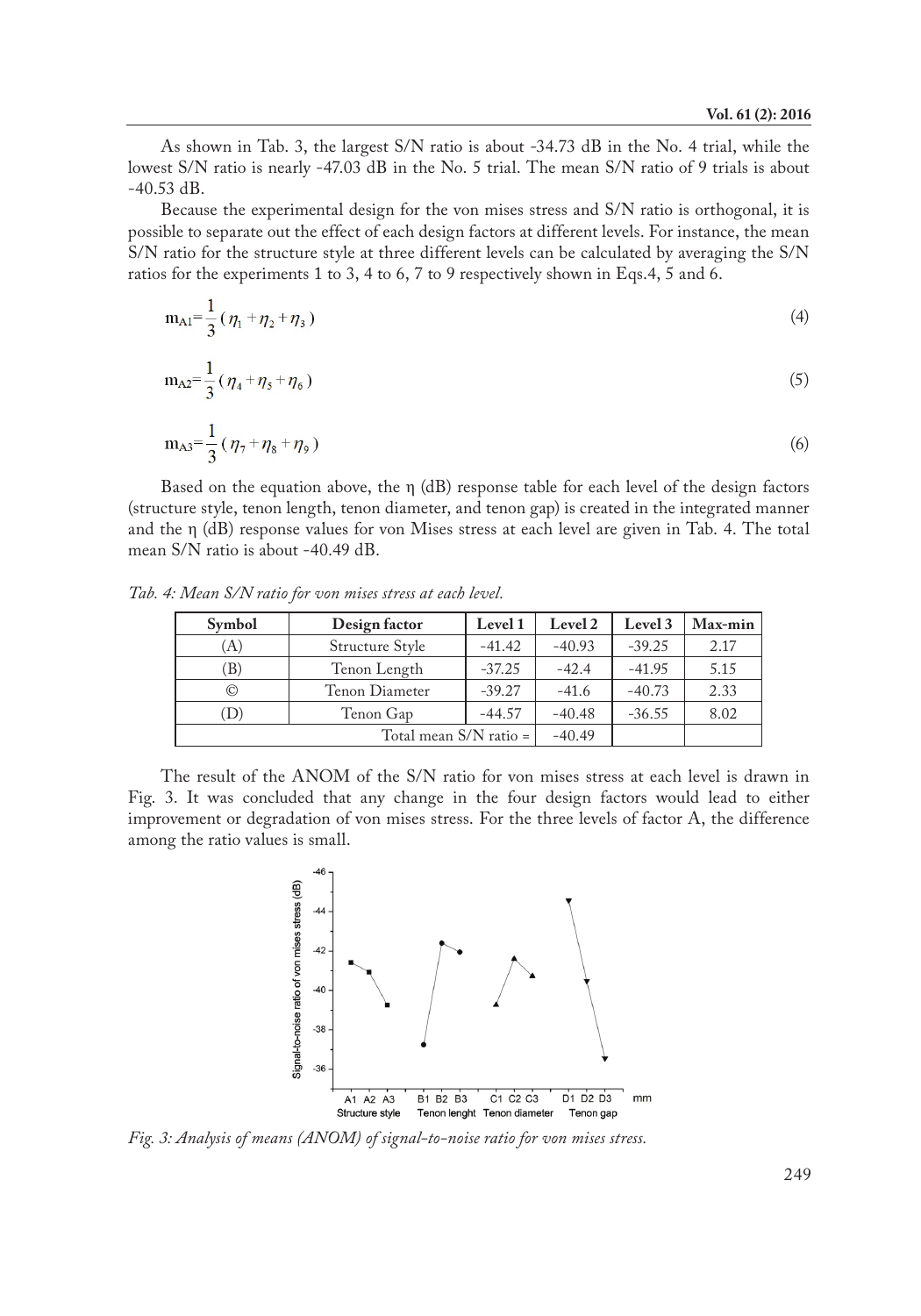The S/N ratio value of A3 is the largest one. For the three levels of factor B and C, the S/N ratio value is decreasing initially with the increase of design factors, and then increasing with the further increase of design factors. For the three levels of factor D, the S/N ratio value is increasing with the increase of tenon gap. The S/N ratio value of D3 is the largest one among the levels. The structure design factors with the highest S/N ratio indicate a lower value of von mises stress. Hence, the optimal set of L-shaped corner dowel joint for von mises stress is acknowledged as A3 B1 C1 D3, which means that structure style is 45°bevel butt, tenon length is 24, tenon diameter is 6 and tenon gap is 20 mm.

## **Analysis of variance (ANOVA)**

The purpose of the analysis of variance (ANOVA) is to identify the contribution of each factor to the variability in performance of the product (Gijo and Scaria 2010).

Firstly, the sum of square (SS) from the total mean S/N ratio ηm can be calculated as Eq. 7.

$$
SS = \sum_{i=1}^{n} (\eta_i - \eta_m)^2
$$
 (7)

where: *n* - the number of experiments in the orthogonal array,

*η<sup>i</sup>* - the mean S/N ratio for the *i* -th experiment.

Each design factor has the mean of square (MS) which can be calculated by Eq. 8.

$$
MS = \frac{SS}{DOF}
$$
 (8)

where: DOF - the number of degree of freedom in congruent with the design factors.

As a result of orthostichous orthogonal array in estimating error variation, the so-called freedom does not exist. Using the "Capture method", the factors A and C which have lower squares are selected to estimate the average error variation in the analysis of variance.

Finally, the variance ratio (F-value) is obtained from the ratio of the mean square (MS) to the mean square error (SSe), which can be interpreted as the greater the effect on the structure performance characteristics owing to the major change of the design factors and traditionally used to determine the significance of each factor. The contribution percentage (%) is defined as a significance rate of design factors on the von mises stress.

Tab. 5 shows the ANOVA of S/N ratio for von mises stress. As can be seen from the data in Tab. 5, the contribution percentage for the factor A (structure style) is the lowest at 4.81 %.

| Factor  | Sum of Squares | Degree of        | Mean of Squares | <b>Variance Ratio</b>          | Percentage |
|---------|----------------|------------------|-----------------|--------------------------------|------------|
|         | (SS)           | Freedom (DOF)    | (MS)            | (F-Value)                      | (%)        |
| (A)     | 2.59           |                  | 1.295           | 0.966418                       | 4.81       |
| (B)     | 16.27          |                  | 8.135           | 6.070896                       | 30.24      |
| (C)     | 2.77           |                  | 1.385           | 1.033582                       | 5.15       |
| (D)     | 32.16          |                  | 16.08           | 12                             | 59.78      |
| Error   | 0              | $\left( \right)$ | $\Omega$        |                                |            |
| Total   | 53.80          | 8                |                 | Note: At least 99 % confidence |            |
| (Error) | (5.36)         | [4]              | (1.34)          |                                |            |

*Tab. 5: ANOVA of S/N ratio for von mises stress.*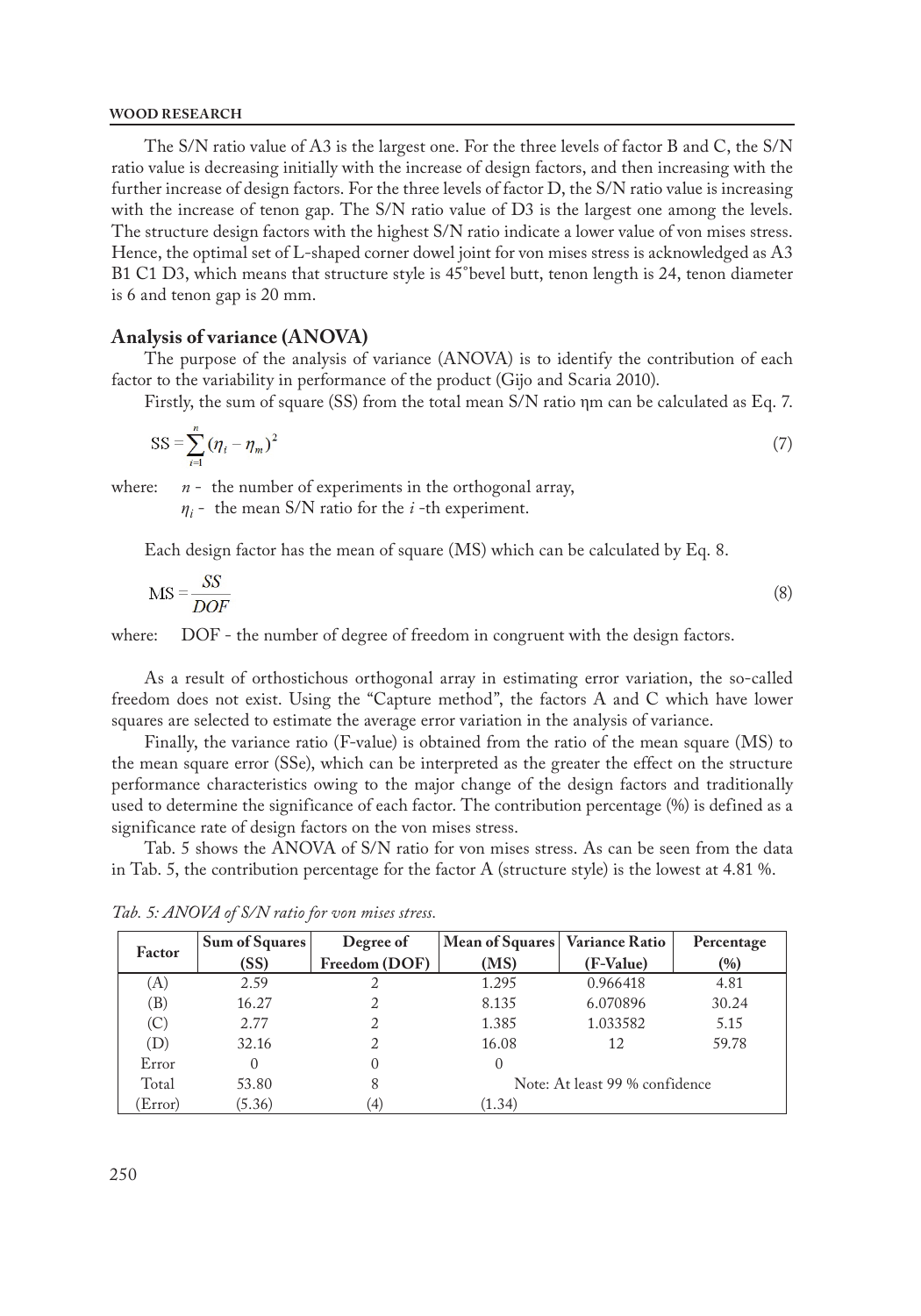Meanwhile, the contribution percentages for the factor  $D$  (tenon gap) is the highest at 59.78 %. Thus, it was concluded that the factor D (tenon gap) has the most significant effect on the von mises stress in the concerned area, while the effect of the factor A (structure style) is negligible. Usually, when F>4, it means that the change of the design factors has a significant effect on the structure quality characteristics. From the analysis of variance, it can be concluded that factor B (tenon length ) and factor C (tenon gap) are the significant design factors for affecting von mises stress. However, the variance ratio for the factor A is less than 1 which means structure style has a tiny effect on the structure performance characteristics for von mises stress.

## **Confirmation test**

Confirmation test is the final and the most crucial step of Taguchi method. With the purpose of verifying whether the optimal result obtained in experiment is expected to improve, this test was carried out using the optimal design factors listed in Tab. 6.

|                           | Initial<br>condition | <b>Optimal</b> condition |              | Improvement | <b>IR</b> |  |
|---------------------------|----------------------|--------------------------|--------------|-------------|-----------|--|
|                           | <b>ANSYS</b>         | Prediction               | <b>ANSYS</b> |             |           |  |
| von Mises<br>stress (MPa) | 119.146              | 63.014                   | 63.014       | 56.132      | 47.11 %   |  |
| $S/N$ ratio (dB)          | $-41.52$             | $-33.31$                 | $-35.99$     | 5.53        | 13.32 %   |  |

*Tab. 6: Result of confirmation test for von mises stress.* 

Figs. 2c, 2d give the experimental results of initial condition and optimal condition for von mises stress using finite element software analysis. As shown in Fig. 2c, the highest von mises stress (119.146 MPa) of pine L-shaped corner wooden dowel pins joint appear in the top connection part of the corner. From Fig. 2d), we can find that the von mises stress (63.014 MPa) is located in the bottom of the corner rabbet which was much below the value of bending strength of pine. The improvement ratio (IR) is used to calculate the proportional ratio of Taguchi optimization results compared to the initial condition shown as Eq. 9.

$$
IR = \frac{P_{initial} - P_{optimal}}{P_{optimal}} \times 100
$$

The IR results were given in Tab. 6. According to Tab. 6, the IR for the von mises stress and the S/N ratio from the initial condition to the optimal condition is about 47.11 and the 13.32 %. From the above result we can come to the conclusion that Taguchi method using FEM can not only obviously reduce the von mises stress to improve the strength of the L-shaped corner dowel joint, but also effectively increase the S/N ratio to optimize the robustness of structure performance characteristics.

The purpose of the confirmation experiment in this study is to validate the optimal condition (A3 B1 C1 D3) that are suggested by the experiment which corresponded with the predicted value calculated by Eq. 10.

$$
\eta_{\text{opt}} = \eta_{\text{m}} + \sum_{i=1}^{o} (\eta_{i} - \eta_{\text{m}})
$$
\n(10)

where:  $\eta_m$  - the total mean S/N ratio,

*ηi -* the mean S/N ratio at the optimal level,

o - the number of the main design parameters that affect the quality characteristic.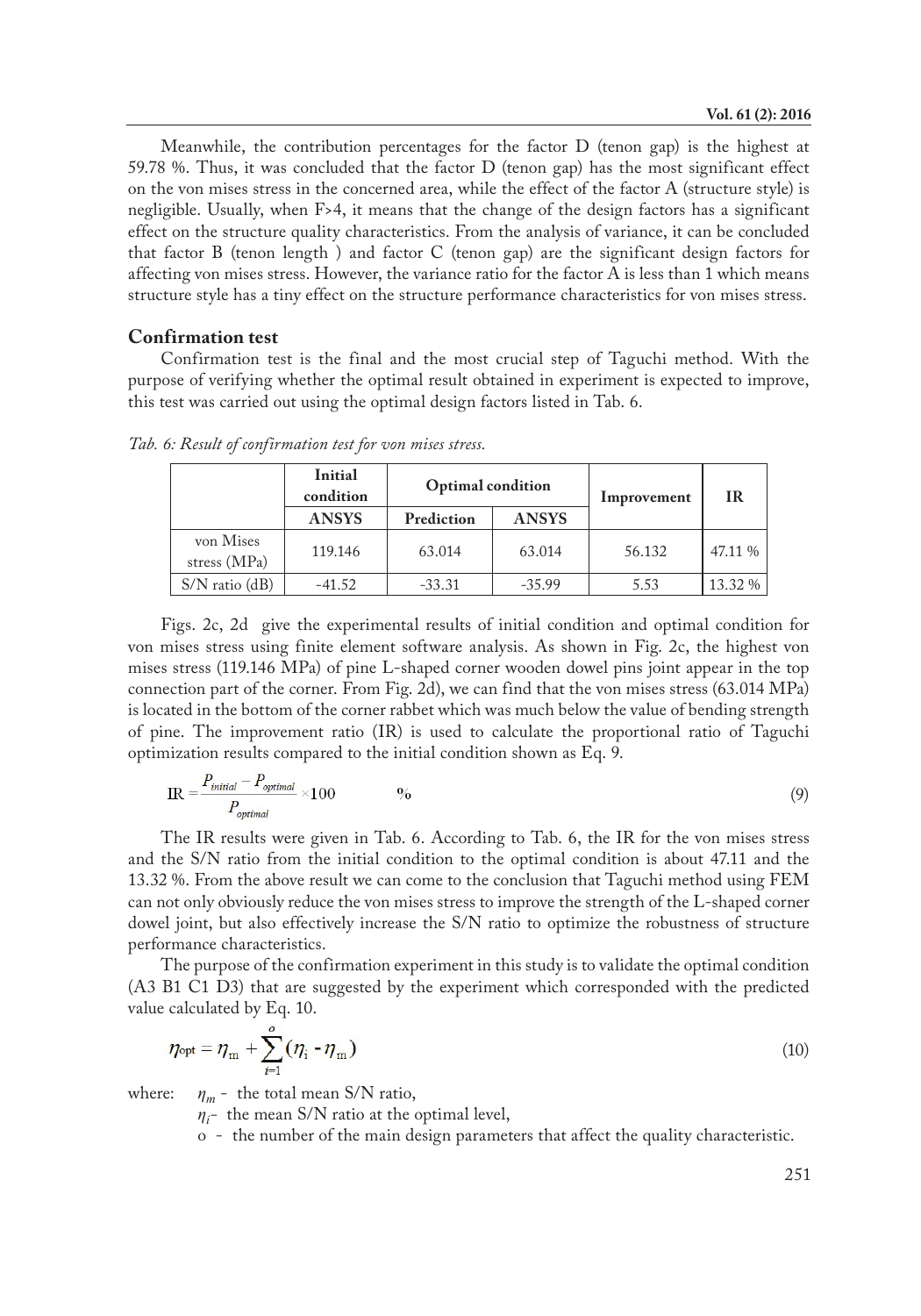The S/N ratio for predicted optimal condition is calculated as:

```
\eta_{opt} = m + (m_{Ai} - m) + (m_{Bi} - m) + (m_{Ci} - m) + (m_{Di} - m) = m_{A3} + m_{B1} + m_{C1} + m_{D3} - 3m
```
However, the predicted optimal condition is commonly calculated using the -value with high percentage (%) to avoid producing higher improvement of predicted optimal condition than actual experimental optimization which leads to high-end prediction. Therefore, factor B and factor D are chosen to predict the S/N ratio of optimal condition. The S/N ratio for predicted optimal condition is calculated as:

$$
\eta_{opt} = m + (m_{B1} - m) + (m_{D3} - m) = m_{B1} + m_{D3} - m
$$
  
=-37.25-36.55+40.49 = -33.31dB (11)

As shown by the data in Tab. 6, the predicted value for S/N ratio is -33.31 dB. The experimental result by finite element analysis for S/N ratio is -35.99 dB. The result of the predicted optimal condition highly agrees in line with the actual experimental optimal condition which means that additive model using in Taguchi orthogonal test for prediction is as close as possible to the practical model. The orthogonal test and the design factors analyzed in this study are reasonable and effective.

*Tab. 7: Comparison of experimental testing with numerical simulation.* 

|                      | <b>Experiment test</b> |           | <b>ANSYS</b> simulation |           |           |  |
|----------------------|------------------------|-----------|-------------------------|-----------|-----------|--|
| <b>Ultimate load</b> | Initial                | Optimal   | Von mises               | Initial   | Optimal   |  |
| Pmax                 | condition              | condition | stress                  | condition | condition |  |
| N                    | 1220                   | 1450      | (MPa)                   | 119.146   | 63.014    |  |

 The results obtained from ANSYS finite element simulation analysis were also compared with the results obtained from experimental test which shows in Tab. 7. The ultimate load in the L-shaped corner dowel Joint in optimal condition was greater than it in the initial condition which means the optimal structure of L- shaped joint in pine yields better strength and robustness than initial condition. The finite element method with Taguchi method was determined to be a general and suitable method when exact numerical calculations are used to check the loads imposed on structures, it can be used as a suitable, non-destructive technique for calculating structural strength at various times.

# **CONCLUSIONS**

Overall, our study has revealed that finite element analysis with Taguchi method can be applied to optimize effectively the combination of structure design factor to maximize structure performance characteristic and minimize quality variation of L-shaped corner dowel joint in Pine, which saves time and money compared to traditional methodology.

Through the robust design based on  $L_9$  (3<sup>4</sup>) Taguchi OA, the optimal L-shaped corner dowel joint in pine is 45° Bevel Butt in structure style, 24 in tenon length, 6 in tenon diameter and 20 mm in tenon gap which have von mises stress at 63.014 MPa and S/N ratio at -35.99 dB. From the analysis of variance, it can be concluded that factor B (tenon length) and factor C (tenon gap) are the significant design factors for affecting von mises stress. There is a significant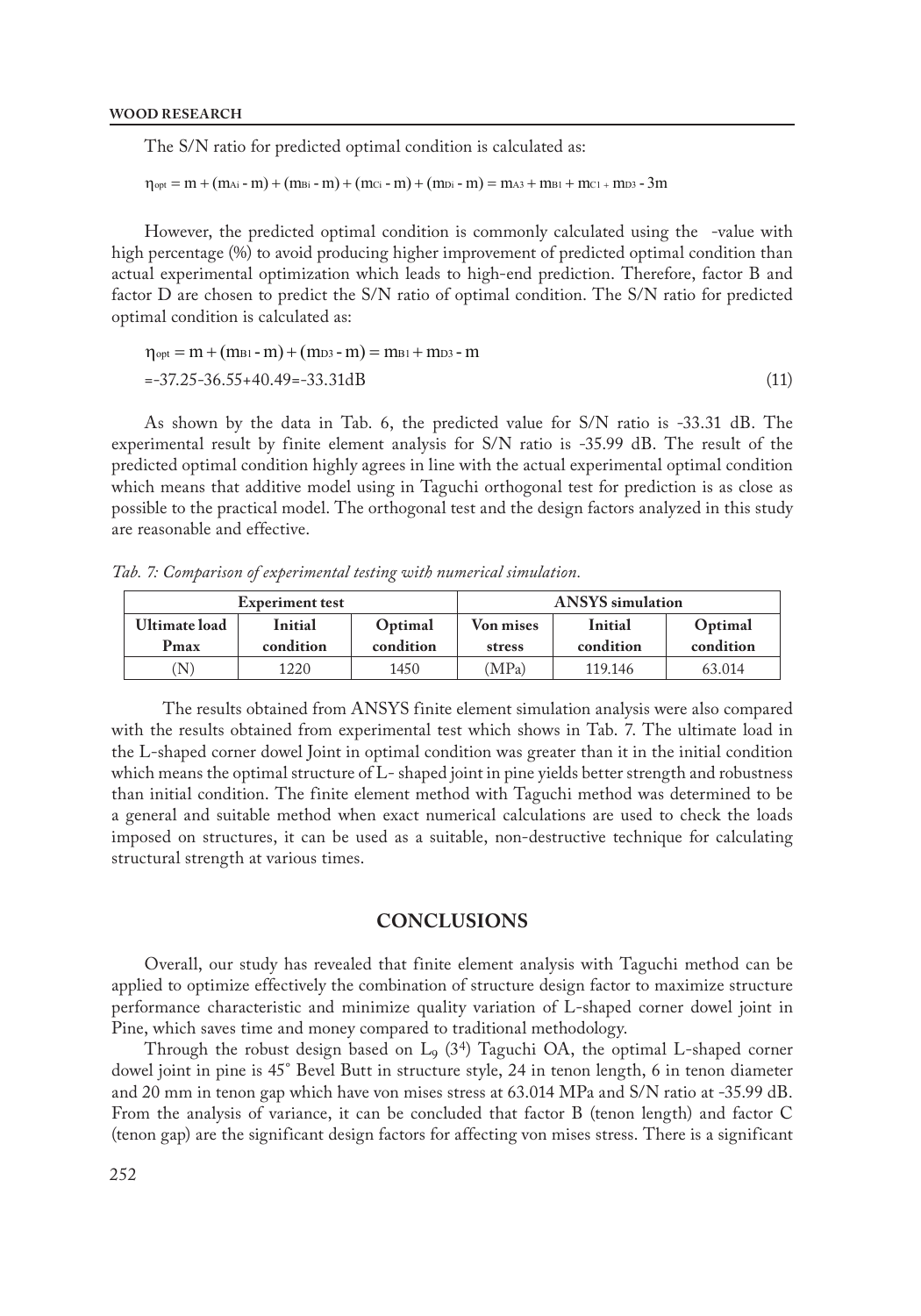improvement from initial condition to optimal condition. The IR for von mises stress decreases by 47.11 while the S/N ratio increases by 13.32 % through robust design.

The results of the confirmation test confirm the effectiveness and efficiency of Taguchi method using FEA for optimizing the structure design factor with multiple performance characteristics. The orthogonal test and the design factors analyzed in this study are reasonable and effective.

This kind approach to optimize the structure strength and robustness of L-shaped corner dowel joint in pine using finite element and Taguchi orthogonal experimental method can be used for the other fast-growing wood and classical corner-joint in furniture structure in the future.

# **ACKNOWLEDGMENT**

The authors are very grateful for the financial support from Special Fund for Key Science and Technology Research Project of State Forestry Administration (2013-07) and Forestry Scientific Research in the Public Welfare (Project 201204702).

## **REFERENCES**

- 1. Atar, M., Ozcifci, A., Altinok, M., Celiket, U., 2009: Determination of diagonal compression and tension performance for case furniture corner joints constructed with wood biscuits. Material & Design 30(3): 665-670.
- 2. Cai, L.P., Wang, F.H., 1993: Influence of the stiffness of corner joint on case furniture deflection. Holz als Roh-und Werkstoff 51(6): 406-408.
- 3. Colakoglu, M.H., Apay, A.C., 2012: Finite element analysis of wooden chair strength in free drop. International Journal of Physical Sciences 7(7): 1105-1114.
- 4. Dalvand, M., Ebrahimi, G., Tajvidi, M., Layeghi, M., 2014: Bending moment resistance of dowel corner joints in case-type furniture under diagonal compression load. Journal of Forestry Research 25(4): 981-984.
- 5. Dar, F.H., Meakin, J.R., Aspden, R.M., 2002: Statistical methods in finite element analysis. Journal of Biomechanics 35(9): 1155-1161.
- 6. Eckelman, C.A., Rabiej, R., 1984: A comprehensive method of analysis of case furniture. Forest Products Journal 35(4): 62-68.
- 7. GB/T15777-1995, 1995: Method for determination of the modulus of elasticity in compressive parallel to grain of wood.
- 8. GB/T 1928-2009, 2009: General requirements for physical and mechanical tests of wood.
- 9. GB/T 10357.2-2013, 2013: Test of mechanical properties of furniture Part 2: Stability of chairs and stools.
- 10. Gu, F., Hall, P., Miles, N.J., Ding, Q.W., Wu, T., 2014: Improvement of mechanical properties of recycled plastic blends via optimizing processing parameters using the Taguchi method and principal component analysis. Material & Design 62: 189-198.
- 11. Gijo, E.V., Scaria, J., 2010: Reducing rejection and rework by application of Six Sigma methodology in manufacturing process. International Journal of Six Sigma and Competitive Advantage 6(1/2):77-90.
- 12. Hill, C.A.S., 2011: Wood modification. Bioresources 6(2): 918-919.